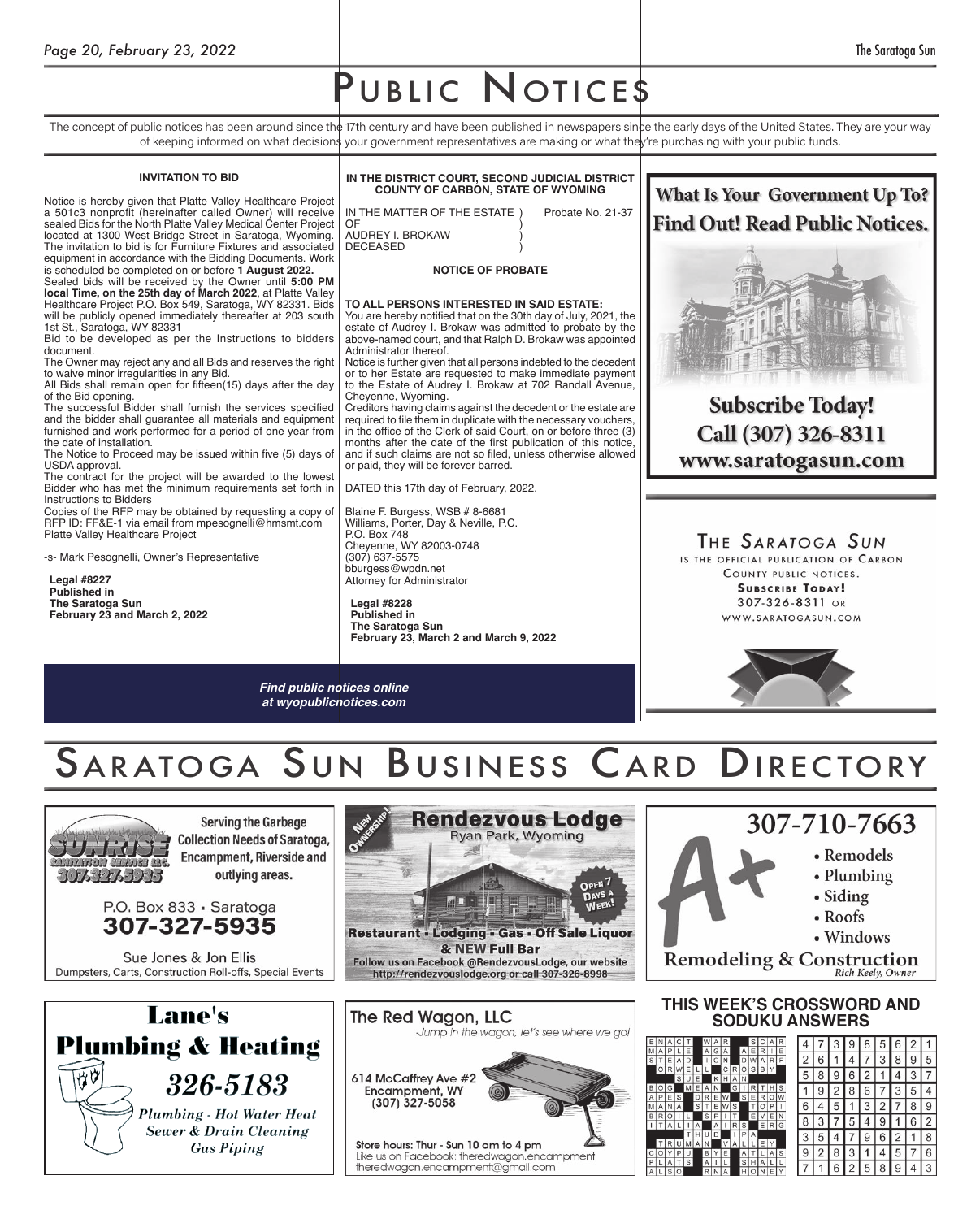**Town of Saratoga Cash Requirements 02/14/2022**

## PUBLIC NOTICES

The concept of public notices has been around since the 17th century and have been published in newspapers since the early days of the United States. They are your way of keeping informed on what decisions your government representatives are making or what they're purchasing with your public funds.

#### **SARATOGA TOWN COUNCIL SPECIAL MEETING FEBRUARY 3, 2022 3PM**

#### **CALL TO ORDER**

Mayor Creed James called the meeting to order at 3:04 p.m. Members present were: Councilman Jon Nelson on conference call, Councilwoman D'Ron Campbell, and Councilman Ron Hutchins. Councilman Spaulding was absent.

Additional members present were Melissa Palka from WYDOT, Phillip Hearn from WYDOT Aeronautics and Dave Schultz from Sage Civil Engineering were on the conference call. **APPROVALOFTHEAGENDA**

Councilwoman Campbell made a motion to approve the agenda. Councilman Hutchins seconded the motion. Motion carried.

#### **PURPOSE OF SPECIAL MEETING**

Amendment 7 from Sage Engineering regarding the Seal Coat and Pavement Marking Project

Dave Shultz said every 4 years, WYDOT puts out a seal coat project. Predesign meeting was last Fall and the notice from WYDOT stated that this project was coming up. Dave prepared a scope and fees for WYDOT for review and they discussed it at the airport board meeting in December. Dave also forwarded documents in December.

Councilman Hutchins made a motion for Mayor James to sign the agreement. Councilwoman Campbell seconded the motion. Motion carried.

#### **ADJORNMENT**

Councilwoman Campbell made a motion to adjoin. Councilman Hutchins seconded the motion. Motion carried. THE NEXT TOWN COUNCIL MEETING WILL BE ON TUESDAY FEBRUARY 15, 2022, AT 6:00 P.M.

-s- Mayor Creed James -s- Marie Christen, Town Clerk

**Legal #8219 Published in The Saratoga Sun February 23, 2022**

#### **CARBON COUNTY PLANNING AND ZONING COMMISSION PUBLIC LEGAL NOTICE**

Notice is hereby given that the Carbon County Planning & Zoning Commission will hold a public hearing on the following case file on <u>Monday, April 4, 2022, at 10:00 A.M., Carbon</u> Building, 3rd Floor-Room 332, located at 215 West Buffalo Street, Rawlins, Wyoming.

**REPLAT SUB Case File #2022-01:** Request for a Replat of the "Old Baldy Village Fifth Addition Replat, Block 9, Lots 3 and 4" located in a portion of the NW1/4, Section 18, T17N, R83W. The purpose of the replat is to adjust the boundary line between Lots 3 and 4 such that the residential structure on Lot 3 will conform with the county setback requirements while maintaining all other zoning requirements in accordance with the current Zoning Resolution of 2015, as amended. Lots 3 and 4 located in the "Old Baldy Village Fifth Addition Replat Block 9, Lots 3 and 4". (\*\*NOTE: Lots 3 and 4 are already zoned RD\*\*)

**Replat Subdivision Name:** Old Baldy Village Fifth Addition Replat, Block 9, Lots 3 and 4

**Petitioner:** Otto Aichinger (Applicant and Land Owner) **Parcel Identifi cation Number:** 17831800701000

**General Site Location:** Old Baldy Village is located approximately ¾ of a mile east of Saratoga off Carbon County Road #504 (Saratoga/10 Mile/Ryan Park Road)

**Legal Description:** Lots 3 and 4, Block 9, of the Old Baldy Village Fifth Addition as recorded in Book 525 at Page 183 in the office of the Carbon County Clerk.

For additional information, please call the Carbon County Planning and Development Department, (307) 328-2651.

-s- Otto Aichinger (Applicant and Land Owner)

**Legal #8224 Published in The Saratoga Sun February 23, 2022**

#### **PUBLIC HEARING NOTICE PARTIAL VACATION AND ABANDONMENT OF A COUNTY ROAD**

#### **To all to whom it may concern:**

The Board of County Commissioners have decided to vacate and abandon a portion of the McFadden Rock River Road (County Road 440). The proposed vacation and abandonment begins at the Southeast Corner of Section 35, T.20N, R.78W, 6th P.M., in Carbon County, Wyoming, from which the Southeast Corner of Section 36 of said township and range bears N.89°13'59"E., 5280.46 Feet; Thence N.73°06'52"W., 1812.69 Feet to the Northeast Corner of that Tract of land described in book 1019 at page 181 in the office of the Carbon County Clerk; Thence on and along the Northeasterly line of said tract N53°31'48"W., 56.57 Feet to the point of beginning of that portion of County Road 440 to be vacated, labeled "POB" hereon; Thence 67°25'18"E., 799.01 feet; Thence N.74°40'04"E., 1382.55 Feet; Thence N.66°40'16", 814.87 Feet; Thence N82°29'36E, 481.96 Feet; Thence S82°52'48"E, 423.33 Feet; Thence S.72°28'38"E., 3435.43 Feet; Thence S.11°50'04"E., 123.97 Feet to the centerline of Highway 13, the terminus of that portion of County Road 440 to be vacated, labeled "term" hereon and located N.06°56'40"W., 341.82 Feet from said Southeast corner of section 36.

This action will not vacate or alter the access rights of the area landowners or the right of governmental agencies to retain access to McFadden Rock River Road for performing essential public services. All objections thereto or claims for damages by reason thereof must be filed in writing with the Carbon County Clerk, before **noon on the 14th day of March A.D. 2022** or such road will be abandoned without reference to such objections or claims for damages.

All interested parties should attend the public hearing scheduled for **11:00 A.M. on the 15th day of March, 2022** in the Commissioners Chambers, Carbon Building – Annex, 215 Buffalo Street, Rawlins, Wyoming. Additional information may be obtained at the Carbon County Road and Bridge Office, 1016 West Hugus, Rawlins, Wyoming, (307)324-9555.

-s- Gwynn Bartlett, Carbon County Clerk

**Legal #8225 Published in The Saratoga Sun February 23, March 2 and March 9, 2022**

#### **Request for Bids**

Hanna Housing Authority, 2021 Beryl, PO Box 208, Hanna, WY 82327 is taking bids for high-efficiency gas forced air furnaces for 20 residential units and an office building. This bid needs to cover both furnaces and installation. The

duct work is in place and insulated. Our units consist the following: 10 – 2-bedroom 753 sq. feet 1 level and 2- 2 bedroom 723 sq feet with 2 levels;  $6 - 3$ bedrooms of 989 sq feet with 3 levels; and 2 - 4-bedroom

units of 1150 sq feet with 3 levels; the office building is 1052 sq feet 1 level. For more information, please contact Housing office at

307-325-9054 between 9-12 Monday thru Friday or e-mail at hannahou@union-tel.com. **Sealed bids must be in by March 9, 2022**.

**Legal #8227 Published in The Saratoga Sun February 23, March 2 and March 9, 2022**

THE SARATOGA SUN IS THE OFFICIAL PUBLICATION OF CARBON COUNTY PUBLIC NOTICES.

> 307-326-8311 OR WWW.SARATOGASUN.COM

| 3 P'S PLATTE VALLEY PORTA POTTIES | \$330.00      |
|-----------------------------------|---------------|
| ASSOC. OF PUBLIC TREASURERS       | \$25.00       |
| <b>BCN</b>                        | \$90.90       |
| <b>BRIDGER FABRICATION</b>        | \$518.70      |
| <b>CAPITAL BUSINESS SYSTEMS</b>   | \$3.16        |
| <b>CARBON POWER &amp; LIGHT</b>   | \$16,923.32   |
| CASELLE, INC                      | \$1,031.00    |
| <b>COGENT</b>                     | \$286.10      |
| <b>CORE &amp; MAIN LP</b>         | \$41,504.20   |
| E-470 PUBLIC HIGHWAY AUTH.        | \$8.95        |
| FAGNANT, LEWIS & BRINDA           | \$4,200.00    |
| <b>HACH COMPANY</b>               | \$539.33      |
| HI-TECH AUTO                      | \$1,386.23    |
| <b>JON WINTER</b>                 | \$8.51        |
| <b>KTGA/KBDY</b>                  | \$175.00      |
| <b>L.N. CURTIS &amp; SONS</b>     | \$26.60       |
| <b>MEGAN JAMES</b>                | \$36.32       |
| <b>MPM CORP</b>                   | \$580.00      |
| NORCO, INC.                       | \$104.56      |
| ONE CALL OF WYOMING               | \$28.75       |
| PERUE PRINTING                    | \$291.50      |
| PINE COVE CONSULTING              | \$2,026.98    |
| ROCKY MOUNTAIN AIR SOLUTIONS      | \$312.32      |
| SARATOGA AUTO PARTS               | \$2,286.55    |
| SARATOGA JET CENTER               | \$17,314.48   |
| SARATOGA JET CENTER               | $-$17,314.48$ |
| SARATOGA FEED & GRAIN             | \$29.33       |
| SARATOGA SUN, INC.                | \$1,299.64    |
| SHIVELY HARDWARE CO.              | \$1,287.43    |
| <b>SCWEMS</b>                     | \$12,675.00   |
| STINKER STORES INC.               | \$2,518.91    |
| <b>SUSAN R. MARICH</b>            | \$135.21      |
| <b>VALERIE L. LARSCHEID</b>       | \$76.54       |
| <b>VALLEY FIRE EXTINQUISHER</b>   | \$639.25      |
| <b>VALLEY OIL COMPANY</b>         | \$605.63      |
| WYOMING LAW ENFORCEMENT ACADEMY   | \$550.00      |
| <b>WYOMING MACHINERY</b>          | \$882.21      |
| <b>WYOMING RETIREMENT</b>         | \$600.00      |
| <b>TOTAL</b>                      | \$94,023.13   |
|                                   |               |

**Legal #8221 Published in The Saratoga Sun February 23, 2022**

#### **Town of Saratoga Manual Checks**

| Accounts Payable for 2/15/2022 | \$94,023.13 |
|--------------------------------|-------------|
| Net Payroll for 2/03/2022      | \$35.359.39 |
| Transmittals for 2/03/2022     | \$27.186.09 |

**Legal #8220 Published in The Saratoga Sun February 23, 2022**

*Find public notices online at wyopublicnotices.com*

### **SUBSCRIBE TODAY!**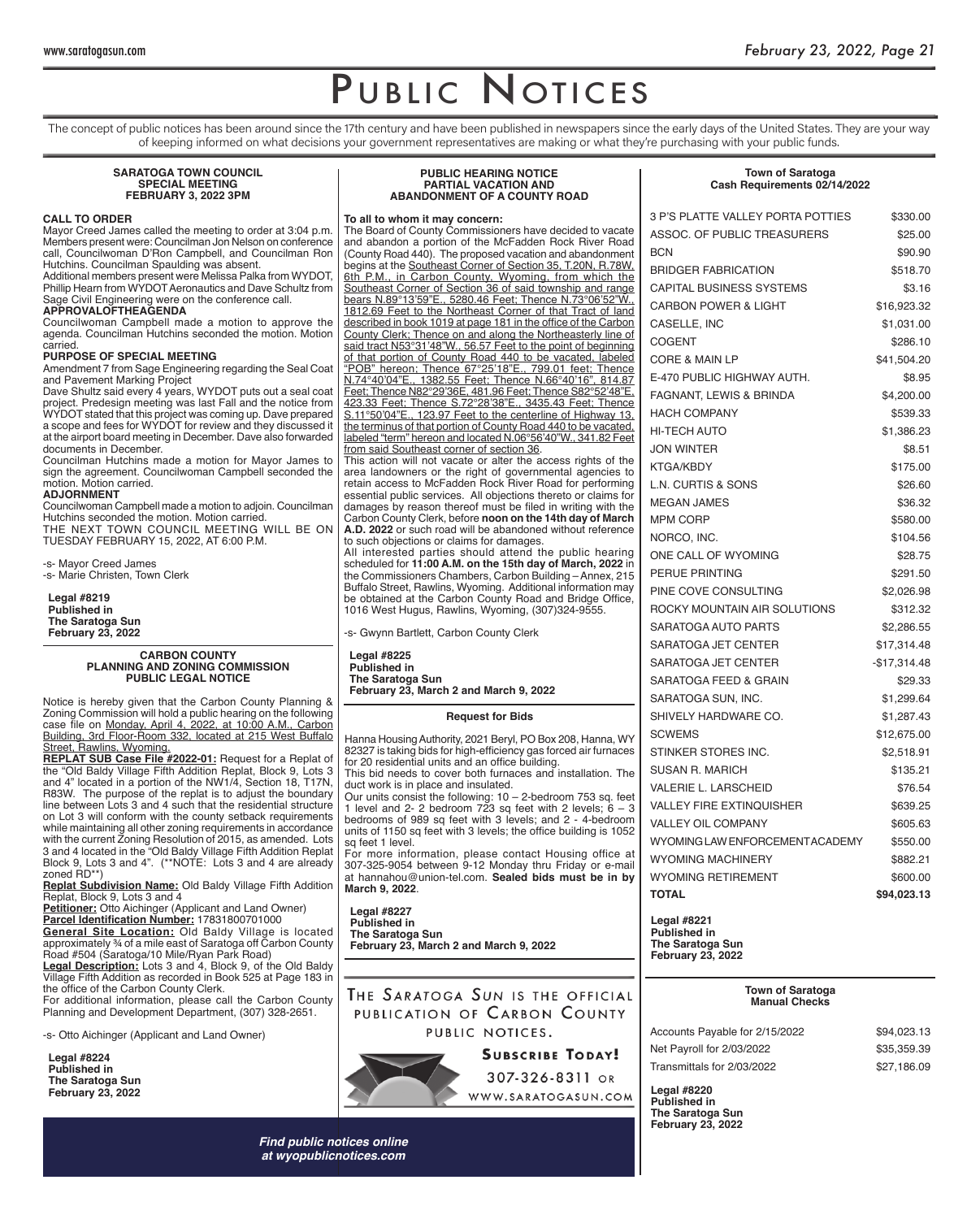## PUBLIC NOTICES

The concept of public notices have been around since the 17th century and have been published in newspapers since the early days of the United States. They are your way of keeping informed on what decisions your government representatives are making or what they're purchasing with your public funds.

#### **OFFICIAL MINUTES OF THE BOARD OF CARBON COUNTY COMMISSIONERS REGULAR MEETING Tuesday, February 1, 2022 Carbon Building – Courthouse Annex, Rawlins WY**

A regular meeting of the Board of Carbon County Commissioners (BOCC) commenced Tuesday, February 1, 2022, at 9:00 a.m. at the Carbon Building – Courthouse Annex, Rawlins, WY. Attending the meeting were Chairman, John Johnson, Vice Chairman, Sue Jones, John Espy, Byron Barkhurst and Travis Moore. Commissioner Moore was present via Zoom. Chairman Johnson called the meeting to order at 9:00 a.m.

**ADDITIONS / CORRECTIONS**

Chairman Johnson added a juvenile housing agreement and Urban Systems agreement under the Attorney, an elevator repair quote under the Buildings Manager and a discussion about sale of property under the Clerk. **VOUCHERS**

Commissioner Barkhurst moved to approve the report of expenditures in the amount of \$506,929.46. Commissioner Espy seconded, and the motion passed unanimously.

Ables, Duane E - January Services \$1,600.00; Acme Electric Company, LLC - Electrical Repair \$2,321.65; API Systems Integrators - Fire Monitoring Multiplex \$102.00; AT&T Mobility - CCSO MDT Service \$900.54; Baggs, Town Of - Dec 2021 Office Rent \$150.00; Balestrieri, Michelle - Postage \$21.25; Bank Of Commerce - Clerk Of Court Checks \$695.19; Barcodes DocuPro Labels \$421.57; Black Hills Energy - Heating Services \$17,472.32; Blakeman Propane - Heating Services \$7,266.44; Bob Barker Company, Inc. - Inmate Supplies \$1,754.29; Bomgaars Supply - Misc. Supplies and Parts \$182.24; Carbon County Fair Board - Monthly Outside Agency Payment \$4,166.67; Carbon County Library - Monthly Outside Agency Payment \$32,500.00; Carbon County Museum - Monthly Outside Agency Payment \$18,166.67; Carbon County School Dist. #2 - Med Bow Library 2022 Lease \$10.00; Carbon County Senior Services - Monthly Outside Agency Payment \$16,666.67; CareRight Technologies, LLC - Dec 2021 Monthly Bed Fee \$148.50; Casper Winnelson Co - Misc. Supplies and Parts \$2,641.76; CDW Government, Inc. - Misc. Supplies \$3,680.14; Charm-Tex, Inc. - Nitrile Gloves \$437.70; Charter Communications - Jail Cable \$119.54; Conover, Sterling - Mileage \$25.20; Cowboy Chemical - Detergent/Sanitizer \$338.20; Cragun, Megan A - COVID Vaccine Supplies \$96.95; Curry-Roberts, Kolbey - Mileage Roundtrip To WLEA \$174.00; Dallin Motors Inc - Window Repair \$683.28; Dixon, Town Of -

Water Service \$308.00; Dynamic Controls Inc - Misc. Repairs at Carbon Bldg. And Jail \$32,671.21; E-Z Lift Garage Doors - Door Adjustment/Opener \$1,250.00; Elevated Safety Solutions - Dot Lab Test \$70.40; Elk Mountain, Town Of - Water Service \$70.00; Employers Council - Membership Dues Thru Jan 2023 \$6,600.00; Engstrom, James D. DDS - Jail Dental Services \$2,500.00; Esri - ArcGIS Software Renewal \$2,700.00; Fleming, Linda - Mileage \$87.60; France, Tara - Transcription Services \$551.75; Fritz Welding & Machine, Inc. - Steel Tube \$1,890.38; Fulkerson, Kenneth - Monitor Deposit Refund \$820.00; Further - Participant Fees/Health Reimbursement \$12,403.79; George's Small Eng. Repair LLC - Carburetor & Service \$248.25; Goodwin, Mandy - Mileage \$48.00; Goshen County Sheriff - Bowman Service \$50.00; Grainger - Misc. Supplies \$662.76; Graphic Business Solutions, LLC - Business Cards \$90.00; Hanna, Town Of - Water Services \$275.00; High Plains Power - Electric Services \$510.96; Iacovetto, Karon - County Cleaning Services \$9,765.00; Intermountain Motor Sales, Inc - Bearings \$1,290.07; Jack's Body & Fender Repair - Service Call \$75.00; James, Barb - Covid Vaccine Clinics \$231.62; Jones Simkins - 2021 Audit \$9,224.87; Kaluzny, Emily - Phone Reimbursement \$30.00; Keil, Gary J - Furniture Gliders/Bolts \$4.81; Kilburn Tire Company - Tires \$1,154.07; Kirk Dory Inc. - DFS Painting \$10,775.00; Kone Elevators Escalators - Freight Elevator Troubleshooting \$1,797.11; Kussmaul Electronics - Auto Charger \$168.33; Laramie Fire Extinguisher - Yearly Inspection/Hood Inspection \$332.00; Li, Eric - Soberlink Monitor Refund \$845.50; Lifetime Benefit Solutions, Inc - Cobra Dec 2021 \$25.00; Lighthouse Uniform - Fire Uniforms \$11,858.70; McCarthy, David P.C - Attorney Fees \$250.00; McGraw, Joan - Mileage \$24.00; McKesson Medical-Surgical - Specimen Containers/Jail Meds \$321.56; Michael's Big City Grille - Commissioners Lunch \$270.00; Mid-American Research Chemical - Thermal Lock \$679.46; Natl. Assoc of Ext. 4-H Youth - Membership Dues \$80.00; Natrona County Legal - Dockets 109628, 109681, 110071, 110102, 110133, 110466 \$3,930.00; Norco, Inc. - Cylinder Rent \$282.48; O'Reilly Auto Parts - Antifreeze/Led Lights \$45.36; Offender Watch - Sex Offender Notifications \$47.85; Perkins Conoco - Fuel \$170.56; Perkins Oil Co - Fuel \$5,462.25; Phillips 66-Conoco-76 - Fuel \$102.78; Quill Corporation - Misc. Office Supplies \$330.73; R.P Lumber Company, Inc. - Misc. Supplies \$168.72; Rasmussen Furniture - Microwave \$149.95; Rawlins Automotive - Misc. Parts \$2,470.26; Rawlins Glass Center, Inc. - Windshield \$560.85; Rawlins Hardware - Misc. Parts \$153.46; Ricoh USA Inc - It Copiers \$357.21; Ricoh USA, Inc - It Copiers \$5,692.58; Rocky Mt. Sand & Gravel

LLC - CR 15 Culvert Repl. & Retainage Project \$100,272.50; Saratoga Auto Parts, Inc. - Misc. Parts \$1,420.13; Saratoga Sun - Ads And Subscriptions \$1,139.23; Shepard's - Fuel \$54.90; Shively Hardware - 4wd Cab Tractor with Loader and Misc. Parts \$64,190.09; Sikes, Melisa - Postage \$60.15; Smith, Kaylie C. - Daily Deposit Refund \$68.00; Smith, Lisa - Monitor Deposit Refund \$820.00; Staples Advantage - Misc. Supplies \$136.43; State Of Wyoming A & I - Mainframe Svs. Dig. Image Storage & Backup \$41.78; Stinker Stores Inc - Fuel \$3,729.59; Stuntronics, LLC - Stun Gun \$1,189.00; Summit Food Service - Jail Meals \$10,685.45; Surber, Jordyn Ashlee - Attorney Fees \$4,525.20; Swanson Services Corporation - Jail Commissary Supplies \$1,438.06; T-O Engineers - DWX Fence Relocation Phase 10 \$4,231.14; Thos. Y. Pickett & Co., Inc. - 2022 Valuation \$35,000.00; Triple X Contracting, Inc. - Trash Services \$200.00; Tyler Technologies, Inc - Web Hosting/ Internet \$275.63; UPRSWDD - Trash Services \$190.00; Us Bank - Misc. Charges \$3,426.15; Voiance Language Services LLC - Translation Services \$110.25; Walker, Deborah C - Patches \$320.00; Weickum, Terry - Rescue Unit Decals \$250.00; Weiland, Helen - Mileage \$36.00; Wille, O.R. - Mileage \$45.00; Wilson, Karon - Mileage \$25.20; WLC Engineering - Cr 15 Engineering Services \$20,294.10; Wreck-A-Mend - Repair 2009 Ford & Remove Decals \$2,889.44; Wy Clerks of Dist. Court Assoc. - Annual Dues \$150.00; Wy County Treasurer's Assoc. - 2022 Dues \$200.00; Wy Dept Of Health - State Vehicle Rent \$252.16; Wy Diesel Service - Repair 2016 Ford \$1,711.64; Wy Machinery Company - Misc. Parts and Supplies \$1,295.23; Wy Rents, LLC - Rental Equipment \$230.00; Wy State Firemen's Association - 2022 Dues \$75.00; Wyoming Trader - Social Media Marketing \$250.00; Yocum, Leo - Mileage \$24.00

#### **CONSENT AGENDA**

Commissioner Espy moved to approve the consent agenda noting any item could be removed for separate action. The consent agenda includes the January 18, 2022, regular meeting minutes and monthly receipts from Clerk of District Court in the amount of \$3,217.00. Commissioner Barkhurst seconded, and the motion passed unanimously **ELECTED OFFICIALS & DEPARTMENT HEADS**

#### **Sheriff**

Commissioner Espy moved to approve the quote received from Watchguard in the amount of \$67,970.00 for 20 body worn cameras to be partially reimbursed by the grant provided

#### **See more on page 23**

#### **SARATOGA TOWN COUNCIL REGULAR MEETING MINUTES FEBRUARY 1, 2022 AT 6:00 P.M. SARATOGA TOWN HALL COUNCIL CHAMBERS**

Mayor Creed James called the meeting to order at 6:00 p.m. Members present were: Councilman Jon Nelson, Councilman Ben Spaulding will be late, Councilwoman D'Ron Campbell, and Councilman Ron Hutchins.

#### **APPROVAL OF THE AGENDA**

Mayor James added Amendment No. 7 to the Agreement between the Town of Saratoga for Sage Civil Engineering under 'Saratoga Airport Advisory Board'. Mayor James moved the 2 presentations from 'Public Works' up to 'Items From the Public'. Councilman Nelson made a motion to approve as amended. Councilman Hutchins seconded the motion. Motion carried

#### **APPROVAL OF THE MINUTES**

Councilwoman Campbell made a motion to approve the regular minutes of January 18, 2022. Councilman Hutchins seconded the motion. Motion carried.

#### **APPROVAL OF THE BILLS**

Mayor James read the Deposits, Accounts Payable, Payroll and Transmittal bills as follows: For February 1, 2022

#### **Deposits: from 1/17/22-1/30/22 \$272,537.35 Accounts Payable: for 2/01/2022 \$52,804.08 Net Payroll: for 1/20/2022 \$34,420.68 Transmittals: for 1/20/2022 \$42,969.32**

Councilman Nelson made the motion to approve the deposits from 1/17/22-1/30/22 for \$272,537.35. Councilwoman Campbell seconded; the motion carried.

Councilwoman Campbell made the motion to approve accounts payable for 2/1/22 in the amount of \$52,804.08. Councilman Nelson seconded; the motion carried.

Councilman Nelson made a motion to pay the net payroll for 1/20/2022 in the amount of \$34,420.68. Councilman Hutchins seconded; the motion carried.

Councilwoman Campbell make a motion to pay the 1/20/2022 transmittals in the amount of \$42,969.32. Councilman Nelson seconded; the motion carried.

#### **CORRESPONDENCE**

Carbon County Planning & Zoning Commission - Zone Change from Commercial to Residential & Request for a Minor Subdivision

Mayor James stated that the Planning & Zoning Commission will discuss this correspondence and he asked Clerk Marie Christen to include this item on the next council meeting. Cheryl Bean - WYDOT Aeronautics

Councilwoman Campbell read the letter from Cheryl Bean stating that the Town will need to expect to match federal funds because the State will not know how much money they have to match.

U.S. Census Bureau - Boundary and Annexation Survey Office of Administrative Hearings - Letters to Elk Mountain and Sinclair from the Rock Creek Wind.

Tracy Young-Prevention Workshop for February 7, 2022 10am in the Council Chambers.

#### **COUNCIL COMMENTS**

Mayor James discussed attending a meeting with Sheriff Roybal, Travis Moore, Sergeant Tyler Christen, Dispatcher Alyx Munson and several others from other agencies to speak about the dispatch center and how the 911 calls are being routed. **ITEMS FROM THE PUBLIC**

Councilman Hutchins received a call from a Saratoga resident, Ann Hicks and she asked about the status of the neighbor with the bank erosion. Councilman Hutchins gave her letter to the SER Conservation District and will contact them to see if they have contacted Ms. Hicks. Councilman Nelson said that there were a few studies done on the river that he has in his possession that they can review. Councilman Hutchins said that he would like to get Ms. Hicks a list of names or agencies to contact.

Two Presentations were made for a Specific Purpose Tax funded project for Spring Avenue: A) HDR, Inc. and B) TO Engineers

#### **REPORTS FROM DEPARTMENTS**

1) Audit Letter-The Council read the letter from Fagnant, Lewis, & Brinda P.C. Councilman Nelson made the motion for Mayor James to sign the letter from the auditors subject to a review from the Town Attorney. Councilman Hutchins seconded the motion. Motion carried.

#### **Police Department:**

**Town Hall:**

Motion to purchase Spillman - \$79,145 & Vehicle Mounts - \$1,851.47

Chief Lehr asked for the motion to purchase Spillman and the vehicle mounts. Sergeant Christen stated that Motorola agreed to terms where they could pay \$40,000 now from ARPA, \$20,000 in July with the budget and the rest of the balance in December. Councilman Nelson said that he would like to just pay for it this fiscal year out of ARPA funds and not save any for next fiscal year.

Councilman Spaulding made a motion to purchase Spillman for this 2022 fiscal year \$71,145 paid by ARPA. Councilman Hutchins seconded the motion. Motion carried. Councilwoman Campbell made a motion to purchase the vehicle mounts for \$1,851.47 from capital equipment. Councilman Spaulding seconded the motion. Motion carried.

#### **Fire Department:**

Mayor James stated the fire department has had numerous calls and is training weekly.

#### **Recreation Department:** WY Community Grant - \$2500

Councilman Nelson made the motion for the Mayor to sign the grant. Councilman Spaulding seconded the motion. Motion carried.

Resolution 2022-02 - WY Community Gas Grant Application Mayor James read Resolution 2022-02 for submission of the WY Community Gas Grant.

Councilman Nelson made the motion to approve the resolution. Councilman Spaulding seconded the motion. Motion carried. Next meeting is February 7, 2022 at 6:30 p.m. at the Town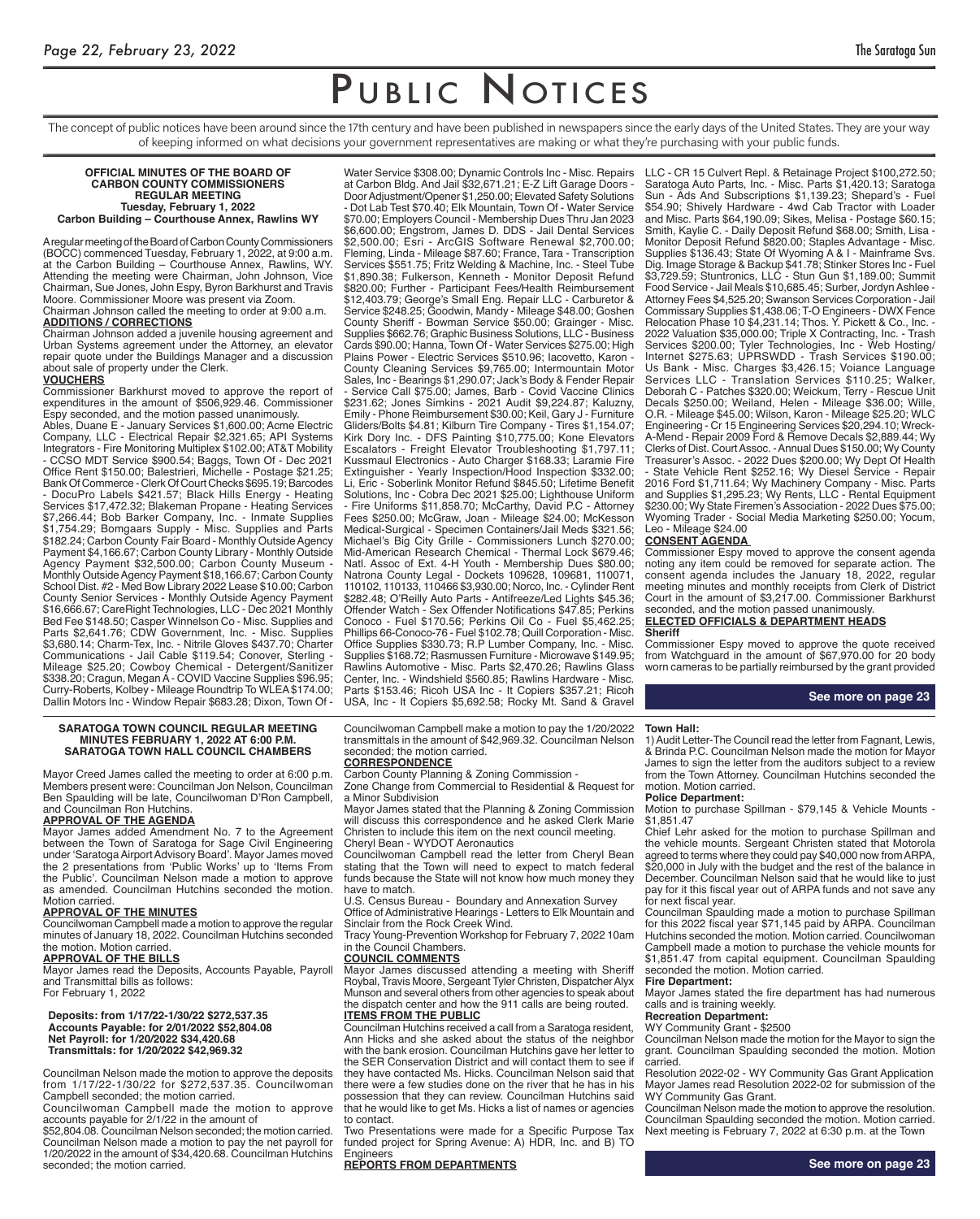## PUBLIC NOTICES

The concept of public notices have been around since the 17th century and have been published in newspapers since the early days of the United States. They are your way of keeping informed on what decisions your government representatives are making or what they're purchasing with your public funds.

by SRT. Commissioner Barkhurst seconded, and the motion passed unanimously.

 Commissioner Jones moved to approve the quote received from North Line GIS to update the GIS data to the current standards in the amount of \$27,000.00 paid with E911 funds. Commissioner Barkhurst seconded, and the motion passed unanimously.

#### **Road & Bridge**

Commissioner Jones moved to authorize the Road & Bridge Department to purchase an end dump in the amount of up to \$125,0000 using TB Flats impact funds and maintenance funds. Commissioner Espy seconded, and the motion passed unanimously.

#### **Planning and Development**

Commissioner Jones moved to approve the De-Annexation Report for Seth and Aliesha Jenkins and send the report to the City of Rawlins. Commissioner Barkhurst seconded, and the motion passes unanimously.

Commissioner Espy moved to approve the Memorandum Of Understanding Between The Natural Resource Conservation Service (NRCS), Cheyenne Board Of Public Utilities; Albany County Commissioners; Carbon County Commissioners; Little Snake River Conservation District; Laramie Rivers Conservation District; Medicine Bow Conservation District; Saratoga Encampment-Rawlins Conservation District; Bureau Of Land Management; And State Of Wyoming And The USDA, Forest Service Medicine Bow-Routt National Forests And Thunder Basin National Grassland for documenting the cooperation between the parties to provide a working relationship during the implementation of the Medicine Bow National Forest Landscape Vegetation Analysis Project. Commissioner Barkhurst seconded, and the motion passed unanimously. **Attorney**

Commissioner Espy moved to authorize the Chairman's signature on the Amended and Restated Cooperative Agreement Among the Wyoming Department of Transportation, City of Rawlins and Carbon County for a term that shall remain in full force and effect until terminated and intended to span the duration of the FAST Act (Fixing America's Surface Transportation). Commissioner Jones seconded, and the motion passed unanimously.

Commissioner Barkhurst moved to authorize the Chairman's signature on the Juvenile Housing Agreement with Laramie County at \$195.00 per day. Commissioner Espy seconded, and the motion passed unanimously.

#### Hall Council Chambers

#### **Department of Public Works:**

Director Jon Winter gave his report to the Council. He would like to buy 2 portable generators. Councilman Hutchins made a motion to purchase 2 generators. Councilwoman Campbell seconded the motion. Motion carried. Director Winter spoke about the hot pool getting trashed because we have been losing our cleaners over it. Director Winter wanted to brainstorm and see if there was anything we could do because it is open 24 hours/7 days a week. Director Winter read a letter from Quality Lawn Care that they will not be providing services this next summer.

#### **REPORTS FROM BOARDS AND COMMISSIONS**: **Community Center Joint Powers Board:**

No new updates. The next meeting is Monday, February 14, 2022 4:30pm at the PVCC.

#### **Water and Sewer Joint Powers Board:**

We will be having more conversations with the W&S JPB regarding the presentations. Mayor James suggested we may need to schedule a workshop this week to speak with the engineers to hire one that we may like better to be proactive. The workshop should be before the next Joint Powers Board meeting and is tentatively scheduled for Monday, February 7, 2022 for 4pm with an invitation to the Joint Powers Board. The workshop will speak about the presentations and what to do about Spring Avenue. Councilman Nelson made a motion to have a workshop with the Joint Powers Board. Councilman Hutchins seconded the motion. Motion carried.

Director Winter said there is a termination form for vacant lots

#### **PUBLIC HEARING – Z.C. CASE #2022-01 – Bryan Annan**

Chairman Johnson opened a public hearing at 11:18 a.m. to hear Planning & Zoning file type Z.C. Case File #2022-01, Bryan Annan's request for a Zone Change from Ranching, Agriculture and Mining (RAM) to Rural Residential Agriculture (RRA-23.70) on approximately 23.70 acres. Sarah Brugger, Planner/GIS Specialist, presented the case file.

Chairman Johnson called for comments for or against the case. There being no comments, Chairman Johnson closed the hearing at 11:23 a.m.

Commissioner Jones moved that based on the recommendation of the Planning & Zoning Commission and staff to approve Resolution No. 2022-07, A Resolution of the Board of County Commissioners of Carbon County, Wyoming adopting the recommendation of the Carbon County Planning and Zoning Commission Z.C. Case File #2022-01, Bryan Annan's request for a Zone Change from Ranching, Agriculture and Mining (RAM) to Rural Residential Agriculture (RRA-23.70) on approximately 23.70 acres, and located approximately 12 miles south of Saratoga off WY HWY 130/230 on Carbon County Road #303 (Cow Creek Road). Commissioner Barkhurst seconded, and the motion passed unanimously.

**PUBLIC HEARING – Z.C. CASE #2022-02 – Michael Lutz** Chairman Johnson opened a public hearing at 11:24 a.m. to hear Planning & Zoning file type Z.C. Case File #2022-02, Michael Lutz's request for a Zone Change from Ranching, Agriculture and Mining (RAM) to Forestry Production and Seasonal Recreation (FPSR-20.66) on approximately 20.66 acres. Sarah Brugger, Planner/GIS Specialist, presented the case file.

Chairman Johnson called for comments for or against the case. There being no comments, Chairman Johnson closed the hearing at 11:28 a.m.

Commissioner Espy moved that based on the recommendation of the Planning & Zoning Commission and staff to approve Resolution No. 2022-08, A Resolution of the Board of County Commissioners of Carbon County, Wyoming adopting the recommendation of the Carbon County Planning and Zoning Commission Z.C. Case File #2022-02, Michael Lutz's request for a Zone Change from Ranching, Agriculture and Mining (RAM) to Forestry Production and Seasonal Recreation (FPSR-20.66) on approximately 20.66 acres and located approximately 9 miles southwest of Encampment off WY HWY 70 on the south side. Commissioner Jones seconded. Chairman Johnson discussed the access noting the landowner has access now but they should obtain legal access

that needs to be approved. Councilman Nelson said we need to change the ordinance before the form is enacted. The next meeting is on February 9, 2022 6pm at the PVCC.

### **Planning Commission:**

The next meeting is February 8, 2022 at 5:30pm at the Town Hall Council Chambers. **Saratoga Airport Advisory Board:**

Request For ReimbursementASA010X- \$7,978.00 Councilman Hutchins made a motion to receive the reimbursement for \$7,978.00. Councilman Spaulding

seconded the motion. Motion carried. Invoice #2021-Maint

Councilman Spaulding made a motion to pay \$17,314.48. Councilman Nelson seconded. Motion carried.

Councilman Hutchins and Councilman Spaulding tabled the amendment to Sage Engineering. Next meeting is February 14, 2022 at 3:30 p.m. at the PVCC **SCWEMS Board:** 

1) 3rd Quarter Invoice for Ambulance Services - \$12,675.00 Councilwoman Campbell made a motion to pay the 3rd quarter invoice for ambulance services. Councilman Hutchins seconded. Motion carried. Next meeting is February 21, 2022 at 6 p.m. at the Saratoga Ambulance Barn.

#### **NEW BUSINESS**

Councilman Nelson spoke with Lenny Layman about an M.O.U. for sandbagging equipment and brought it up with the County Commissioners. We will see it at the next meeting. **EXECUTIVE SESSION**

To discuss personnel and matters oflitigation in accordance

established in case they sell one of the parcels. The motion passed with all voting for the motion except Commissioner Barkhurst who abstained due to potential conflict. **COMMISSIONERS**

Commissioner Jones moved to regretfully accept Jason Campbell's resignation from the Memorial Hospital of Carbon County Board of Trustees effectively immediately and direct the clerk to advertise the opening. Commissioner Espy seconded and the motion passed unanimously.

#### **VOLUNTEERS OF AMERICA – Stepping Stones Youth Home**

Commissioner Jones moved to approve the contract with Volunteers of America to run the Stepping Stones Youth Home in Rawlins effective immediately upon the last signature affixed hereto and shall terminate on June 30, 2027, unless extended in a writing signed by both VOA in an annual amount of Two Hundred Thousand Dollars (\$200,000.00) per year during the term of the Agreement. Commissioner Espy seconded and the motion passed unanimously.

#### **ADJOURNMENT**

Commissioner Espy moved to adjourn the meeting at 12:24 p.m. Commissioner Moore seconded, and the motion passed unanimously.

A regular meeting of this Board will be held March 1, 2022, at 9:00 a.m., at the Carbon Building-Courthouse Annex, located at 215 West Buffalo, Room 240A, Rawlins, WY. The public is invited to attend, or you can listen online at the website listed below. To get on the agenda, call the Clerk's Office by the Thursday before the meeting. Per Wyo. Stat. §18-3-516(f), access to county information can be obtained at or by calling the Clerk's Office at (307) 328-2668 or 1-800-250-9812.

-s- Gwynn G. Bartlett, Carbon County Clerk

Approved this 1st day of February 2022 BOARD OF COUNTY COMMISSIONERS CARBON COUNTY, WYOMING

-s- Willing John Johnson, Chairman

**Legal #8217 Published in The Saratoga Sun February 23, 2022**

with W.S. 16-4-405(a)(ii) and (iii) Councilman Nelson made a motion to enter executive session at 8:27pm. Councilman Spaulding seconded the motion; motion carried.

Councilman Nelson made a motion to exit executive session at 10:00pm and seal the minutes and note that no action was taken. Councilwoman Campbell seconded the motion; motion carried.

#### **FURTHER BUSINESS**

Councilman Nelson asked the Council for initial opinions on the 2 presentations. The Council liked the hybrid idea to achieve their goals for the Town. And if they can't accomplish the water project, at least the design project will be done. Councilman Nelson made a motion to advertise for the Planning & Zoning position. Councilwoman Campbell seconded the motion. Motion carried.

#### **ADJOURNMENT**

There being no additional business to come before the council, Councilwoman Campbell made a motion to adjourn at 10:02pm, Councilman Spaulding seconded, and the motion carried.

The next regular meeting of the Saratoga Town Council will be held on Tuesday, February 15, 2022 at 6:00 p.m. in the Council Chambers of the Saratoga Town Hall.

**Legal #8218 Published in The Saratoga Sun February 23, 2022**



THANKS FOR READING THE SARATOGA SUN